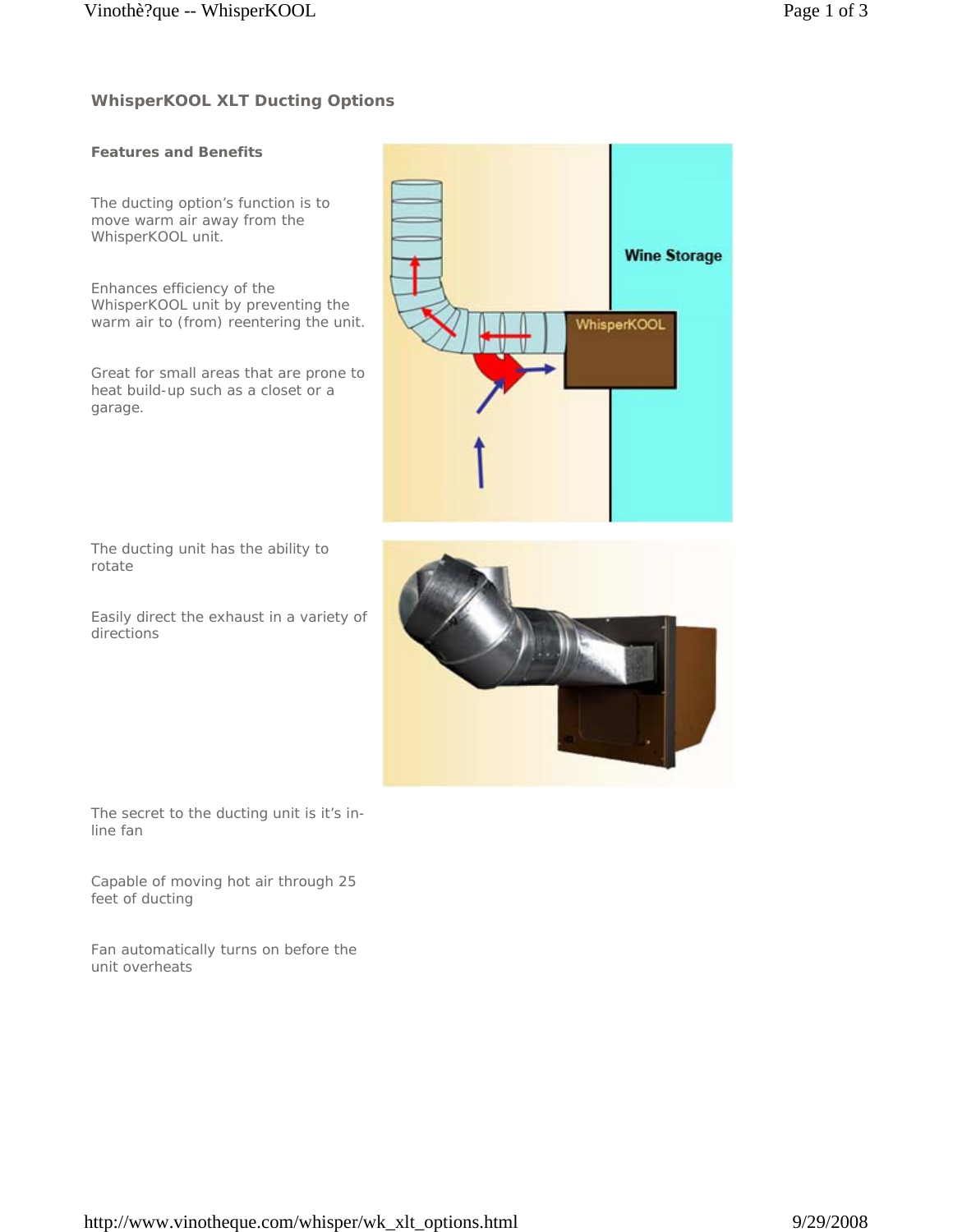

#### **Assembly Process**

The assembly process for the ducting unit is extremely simple

Any handyman can install the ducting unit

### **First:**

- Remove the five screws which will hold the ducting unit in place
- One screw is located at the topcenter
- A pair of screws are located at the top-right and the top-left
- Another pair of screws are located mid-right and mid-left

### Second:

- Move the ducting unit in place
- Line up the screw holes on the ducting unit with the screw holes on the WhisperKOOL XLT
- Screw the ducting unit onto the WhisperKOOL XLT starting with the top center screw
- Then the top-right and top-left screws